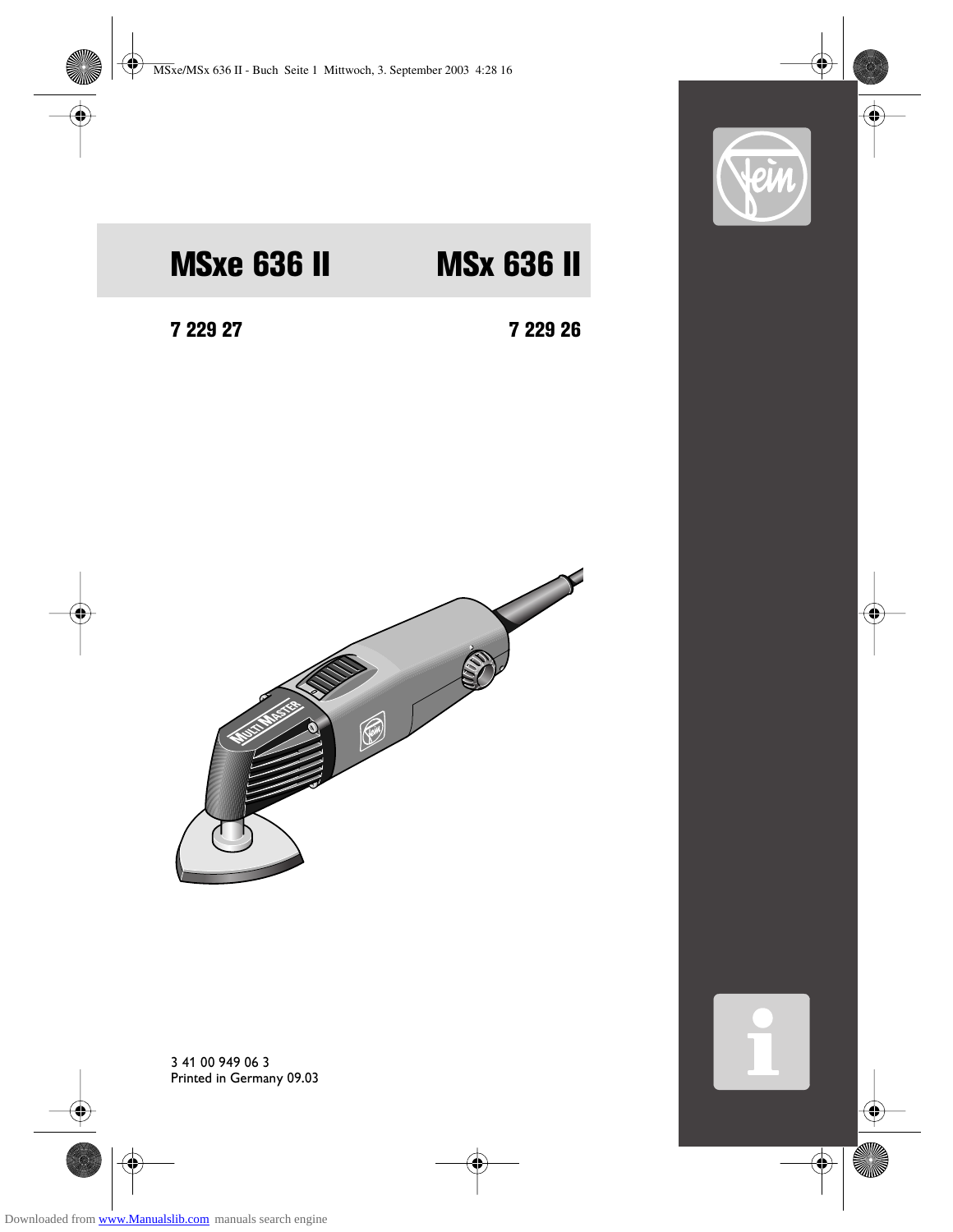# $\mathbf{i}$ I





| <b>Deutsch</b>      | $\overline{5}$    |
|---------------------|-------------------|
| <b>English</b>      | $\mathsf{g}\vert$ |
| <b>Français</b>     | 13                |
| <b>Italiano</b>     | 18                |
| <b>Nederlands</b>   | 23                |
| <b>Español</b>      | 27                |
| <b>Português</b>    | $\frac{32}{3}$    |
| Ελληνικά            | $\overline{37}$   |
| <b>Dansk</b>        | 41                |
| <b>Norsk</b>        | 45                |
| <b>Svenska</b>      | 49                |
| <b>Suomi</b>        | 53                |
| Magyar              | 57                |
| Česky               | 62                |
| <b>Slovensky</b>    | 66                |
| <b>Polski</b>       | 70                |
| На русском<br>языке | 75                |
|                     | 80                |

**82**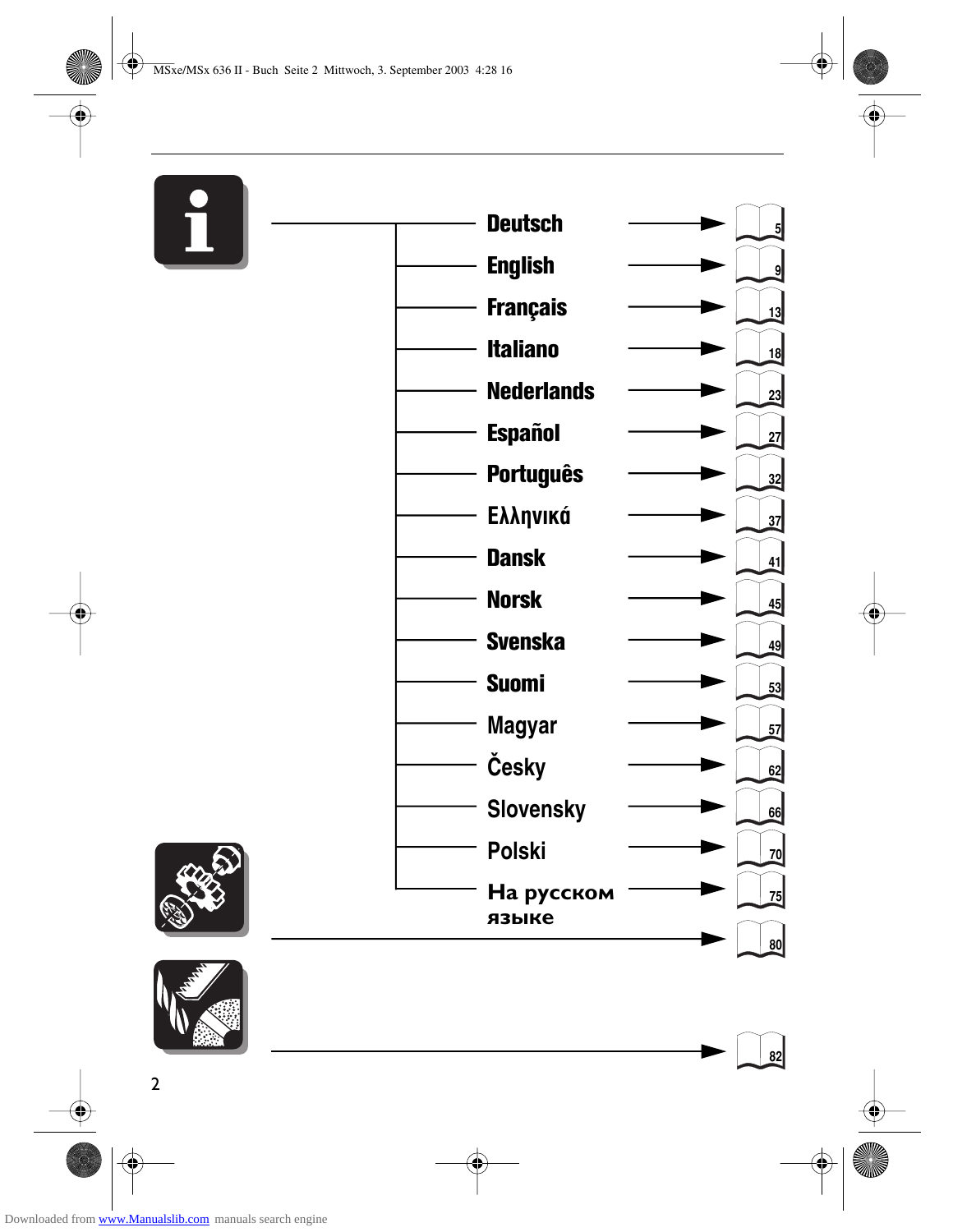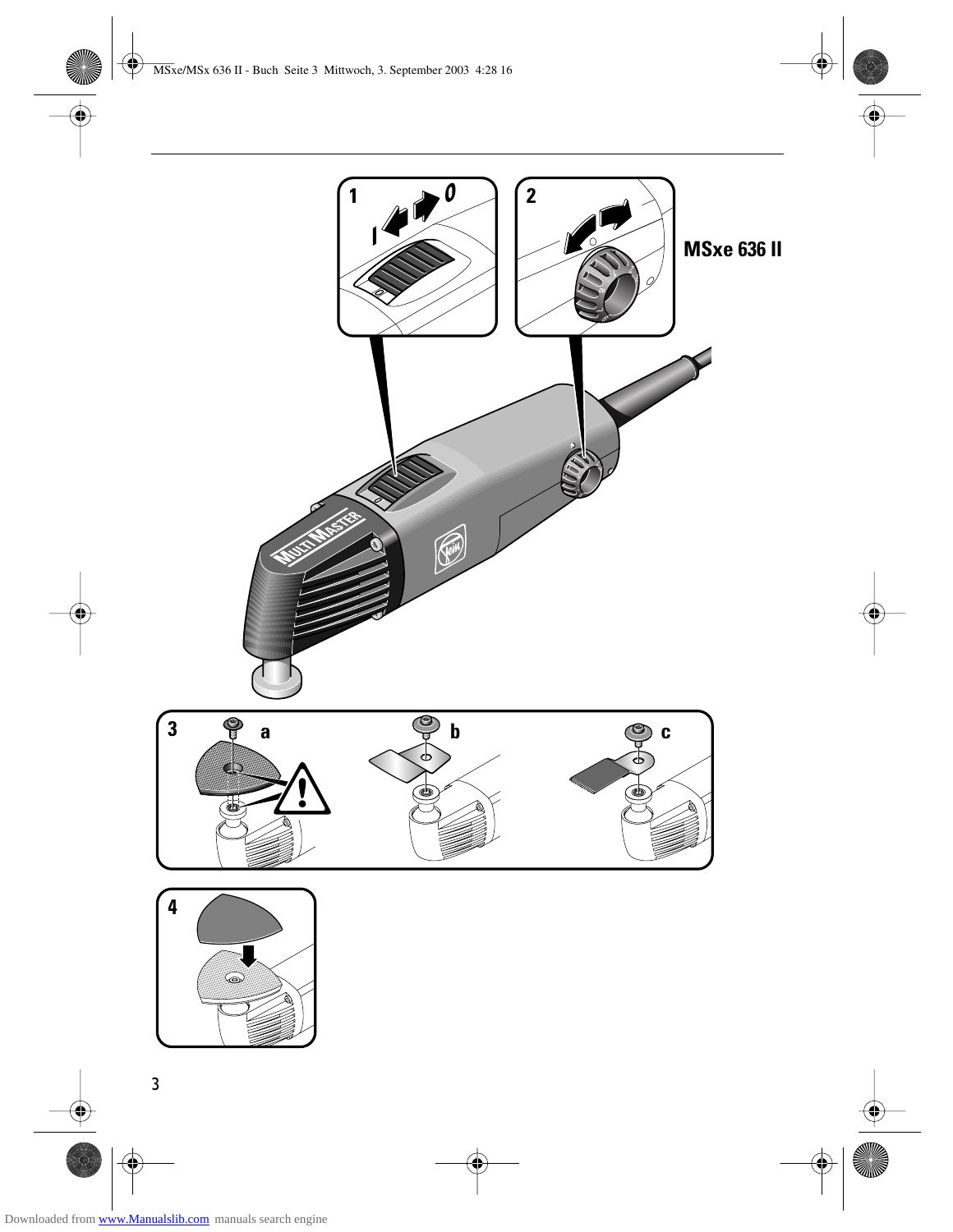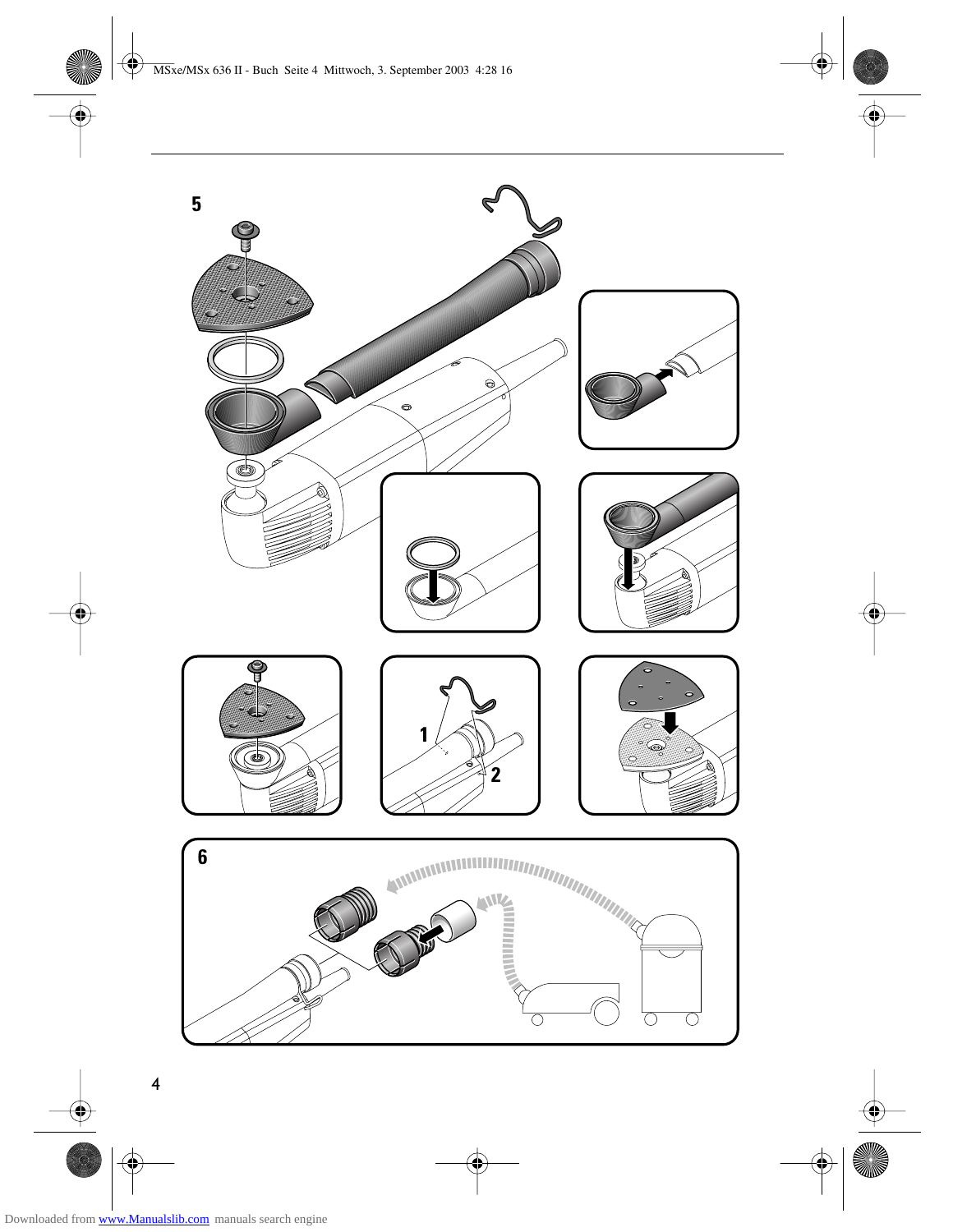#### Operating instructions for the MULTIMASTER.

# Overview.



#### 1 Switch

For switching ON/OFF.

2 Speed controller (MSxe 636 II) Oscillation frequency selector with electronic speed regulator.

 $1 =$  lowest oscillation frequency.

 $8$  = highest oscillation frequency.

#### 3 Tools

Mount tools with the respective tightening screw.

- (a) Sanding plate.
- (b) Spatula.
- (c) Saw blades.

#### 4 Sanding sheet

Mount the sanding sheet with the quick Velcro fixation.

The accessories described or illustrated in these operating instructions are not necessarily included in the delivery of your power tool.

# For your safety.

Before using this power tool, read  $\lfloor \mathbf{I} \rfloor$  and comply with:

these operating instructions,

the enclosed safety instructions (document number 3 41 30 054 06 1), the relevant national industrial safety regulations.

These operating instructions and the enclosed safety information should be kept carefully for later use and enclosed with the machine, should it be passed on or sold.

#### Intended use.

This power tool is intended for dry-sanding small areas and for sawing and scraping – with accessories, also for polishing, rasping, cutting and separating.

**EN**

# Safety instructions.

# $\mathop{?}\limits^{\backslash}$  Risk of injury

Do not rivet or screw any name-plates or signs onto the power tool. The protective insulation can thereby be rendered ineffective. Adhesive labels are recommended.

Only use an undamaged plug and cable. Do not treat any materials that produce any particles that are detrimental to health (e. g. asbestos).

## $\mathrel{\mathop:}\subseteq$  Damage to property/material

Mains voltage must correspond with the voltage specifications on the power tool. Only use original accessories.

# Personal protective equipment.

When using this power tool wear the following protective items:

Protective glasses, ear protection, breathing mask.

# Handling.

# Switching ON/OFF (1).

- First check that the cable and plug are not damaged.
- Switching the power tool ON:
- Slide switch (1) forwards (**I**).

Switching the power tool OFF:

■ Slide switch (1) backwards (0).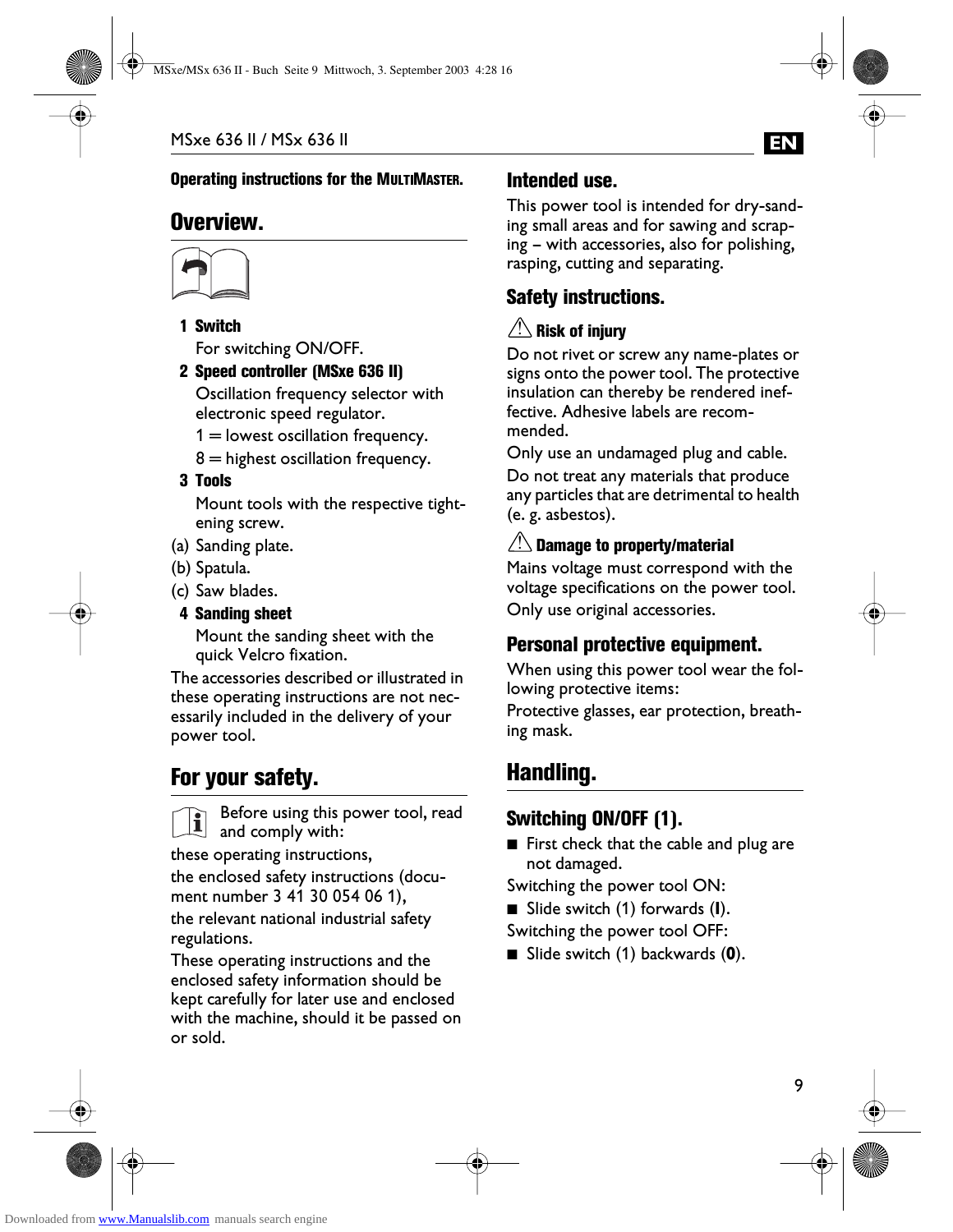#### Set the oscillating frequency (2) (MSxe 636 II).

■ Select oscillation frequency while the motor is running.

The speed regulator (2) can be used to set the optimum oscillating frequency according to the accessories used and the respective application.

- High oscillation frequency: Sanding, sawing, rasping and polishing stone and metal.
- Low oscillation frequency: Polishing varnishes.

# Mounting the tool (3).

### $\mathop{?}\limits^{\backslash}$  Risk of injury

*by switching the tool ON unintentionally. Before changing the tool, pull out the mains plug.*

*Take care with sharp tools such as spatulas, saw blades or cutting blades, for example.*

Tightening screw with small disc: For sanding plate, sanding finger, polishing plate, HM rasp (hard metal).

Tightening screw with large disc: For saw blades, spatulas, segment and cutting blades.

- Remove the tightening screw with the Allen key.
- Change the tool and fasten using the respective tightening screw. Make sure it fits correctly on the collar of the tool holding fixture and has a clean supporting surface.

#### Mounting/changing the sanding sheet (4).

With fast Velcro fixation.

■ Position the sanding sheet and press on by hand.

- Press on the sanding sheet by giving it a short, firm push against a flat surface and switch on the power tool. This ensures good adhesion and prevents premature wear.
- If the point has become worn, pull off the sanding sheet, turn it through 120° and place it on again, or change the sanding sheet.

#### Mounting the dust extractor (accessory) (5).

#### Application tips. Sanding

Typical application: wood, metal; small areas, especially corners, edges and places difficult to access.

Select high oscillation frequency.

Sanding with a constant movement and light pressure.

Pressing on heavily does not increase the removal – the sanding sheet merely becomes worn faster.

#### Sawing with the saw blade

Typical application: wood, plastics, sheet metal.

Select high oscillation frequency.

The saw blade lasts longer if the wear is distributed evenly. To ensure an even distribution, loosen the saw blade, turn it round a little and then tighten again firmly. Sawing with the E-Cut saw blade

# $\mathbin{\overset{\prime}{\textbf{.}}}$  Risk of injury

*the sawing teeth are very sharp. Do not touch during mounting and application.*

Before sawing make sure that no live cables will be damaged.

The workpiece must be inserted firmly or clamped tightly before it is processed.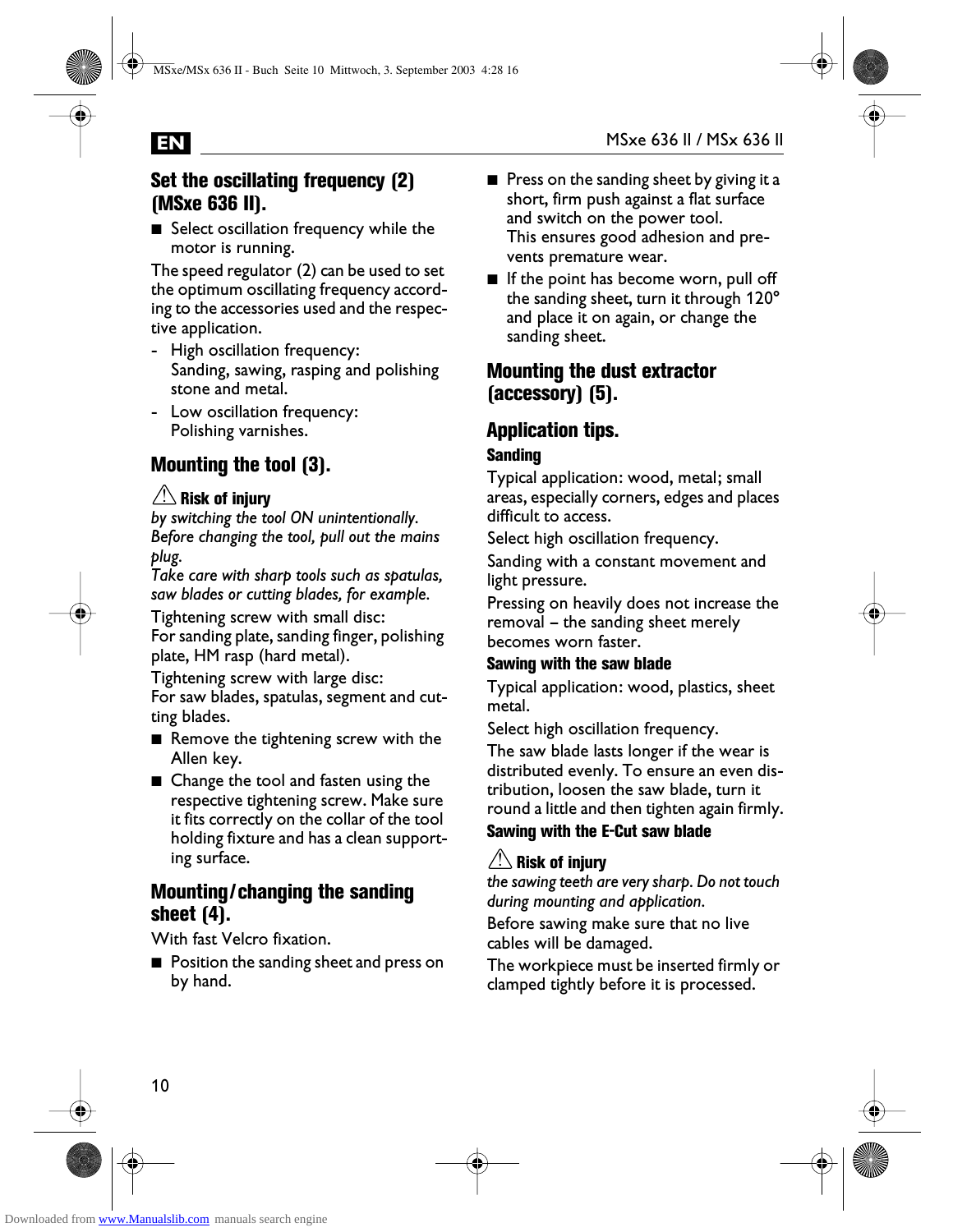Typical application: wood, plaster board and soft plastics. Not suitable for metal (e. g. nails) and stone.

Only clamp the E-Cut saw blade and saw in a straight position. For fixation use a tightening screw with a large disc. Carefully remove the protective coating.

Always set the E-Cut saw blade straight (at 90°) and guide it in the gap without tilting. Always guide the E-Cut saw blade along the cutting line without exerting any pressure.



When plunging and sawing with a slight pendulum motion, make sure that sufficient chip removal is provided for.

Keep a certain distance away from hard metals (stone/metal) (approx. 3 mm), since there is increased danger of the outer saw teeth breaking off.

#### Scraping

Typical application: Scraping off old varnish or adhesives. Removing glued carpeting, e. g. on stairs or other small to medium-sized surfaces.

Select medium/high/oscillation frequency.

For further information and tips on polishing, rasping, cutting and separating, please consult the brochure, "Ideas for practical applications".

# Cleaning and care.

#### $\mathbin{\overset{\prime}{\textbf{.}}\!\!{\textbf{.}}}$  Risk of injury

*by switching the tool ON unintentionally. Before cleaning, pull out the mains plug.*

Carry out the following once a week, or more often if the power tool is used more frequently:

- Clean the venting openings.
- Blow out the motor space from outside with dry compressed air.

# Maintenance and repairs.

#### $\mathbin{\overset{\prime}{\textbf{.}}}$  Risk of injury

*Service, testing and repairs may only be carried out by electrical engineers in conformity with the regulations valid in the respective country.*

#### Maintenance and repairs.

We recommend our customer service department (repair centre), FEIN authorised service centres and agencies. Addresses can be found at the end of these operating instructions and in the enclosed safety instructions.

Please hand these operating instructions to the repair centre. An overview of spare parts can be found at the end of these operating instructions.

Upon request a repair manual is sent to the electrical engineers.

Only use original FEIN spare parts.

# Spare parts.

The overview of spare parts is at the end of these operating instructions. Quoting the parts no. (1), reference no. (2) as well as the number of spare parts (3) facilitates the ordering procedure.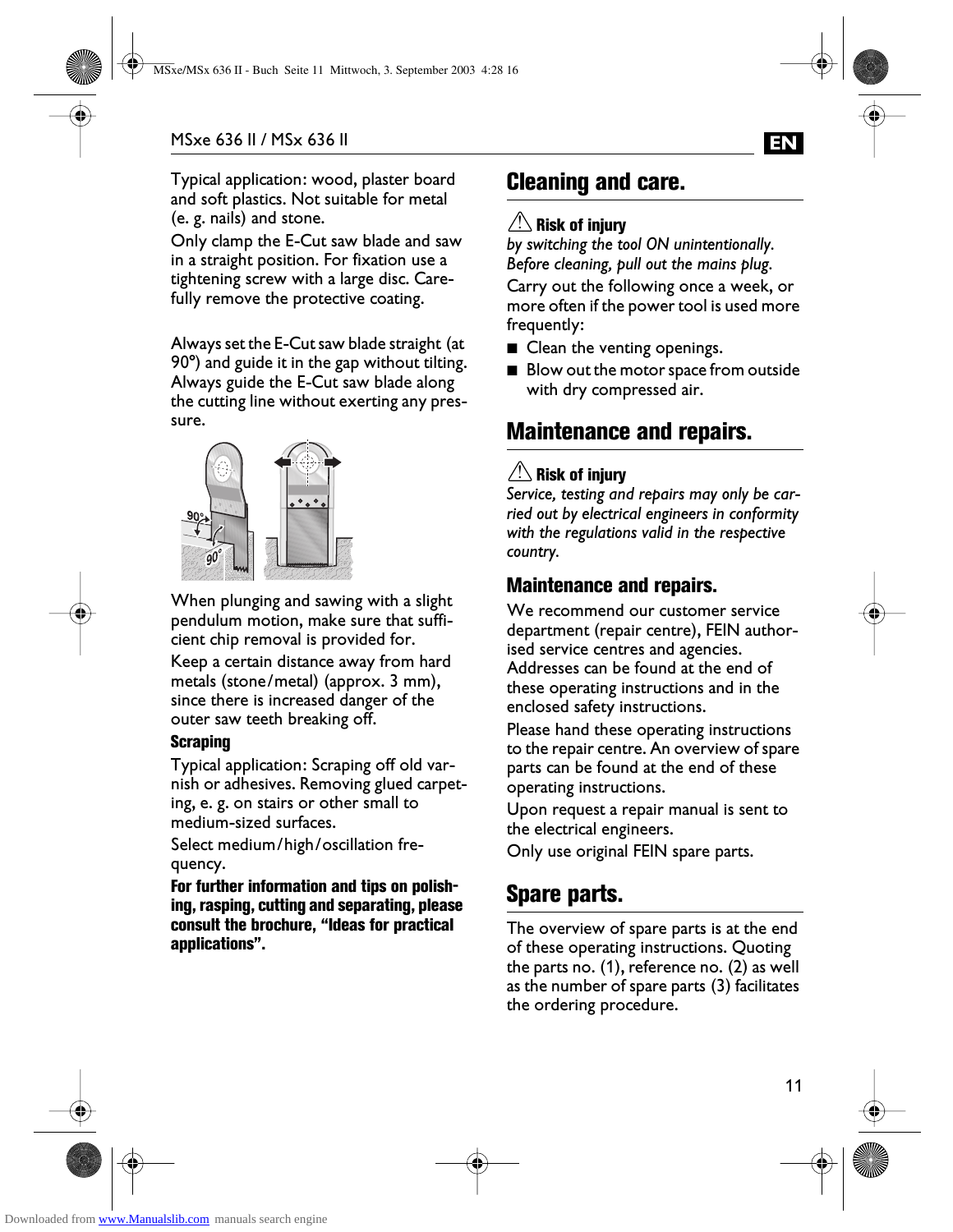

# Accessories.

You will find practical accessories in the brochure, "Ideas for practical applications" or in our sales documents.

# Guarantee.

All the FEIN electric power tools are tested carefully and are subject to the stringent requirements of the quality control at FEIN.

In addition to the legal warranty we also provide the FEIN manufacturer's guarantee. For further details on this, please contact your specialist dealer, your national FEIN representative, or the FEIN customer service centre.

Damage due to improper handling, overloading or normal wear are generally not covered by the guarantee.

# Environmental protection.

Packaging, worn out power tools and accessories should be recycled.

Further information is available from your dealer.

# Specifications.

| Reference<br>number                          |                        | 7 229 27 7 229 26                    |  |
|----------------------------------------------|------------------------|--------------------------------------|--|
| <b>Type</b>                                  | MSxe 636 II MSx 636 II |                                      |  |
| Rated input                                  | 180 W                  |                                      |  |
| Current type                                 | 1 ~                    |                                      |  |
| Oscillations                                 | 21000 opm              | approx. approx.<br>12000 – 21000 opm |  |
| Sanding plate<br>dimension<br>(measured from |                        |                                      |  |
| corner to<br>corner)                         |                        | 80 mm                                |  |
| Weight                                       | 1.1 <sub>kg</sub>      |                                      |  |
| Class of<br>protection                       |                        |                                      |  |

The A-weighted sound pressure level of the power tool is typically 75 dB (A). During operation of the power tool the noise level may exceed 85 dB (A).

Wear ear protection!

The hand/arm vibration is typically less than  $2.5 \text{ m/s}^2$ .

Measured values are determined according to EN 50 144.

EP-Pat. 244 465, 301 269 JP-Pat. 2.049.281 US-Pat. 4,920,702 / 5,123,216 / 4,905,420

# CE conformity.

We declare ourselves solely responsible for this product conforming with the following standards or standardised documents: EN 50 144, EN 55 014, EN 61 000-3-2/-3-3 in accordance with the regulations in the recommendations 98/37/EC and 89/336/EEC.



C. & E. FEIN GmbH & Co. KG, Postfach 10 14 44 • 70013 Stuttgart Any alterations made to the power tool will render this declaration invalid and the guarantee will become ineffective.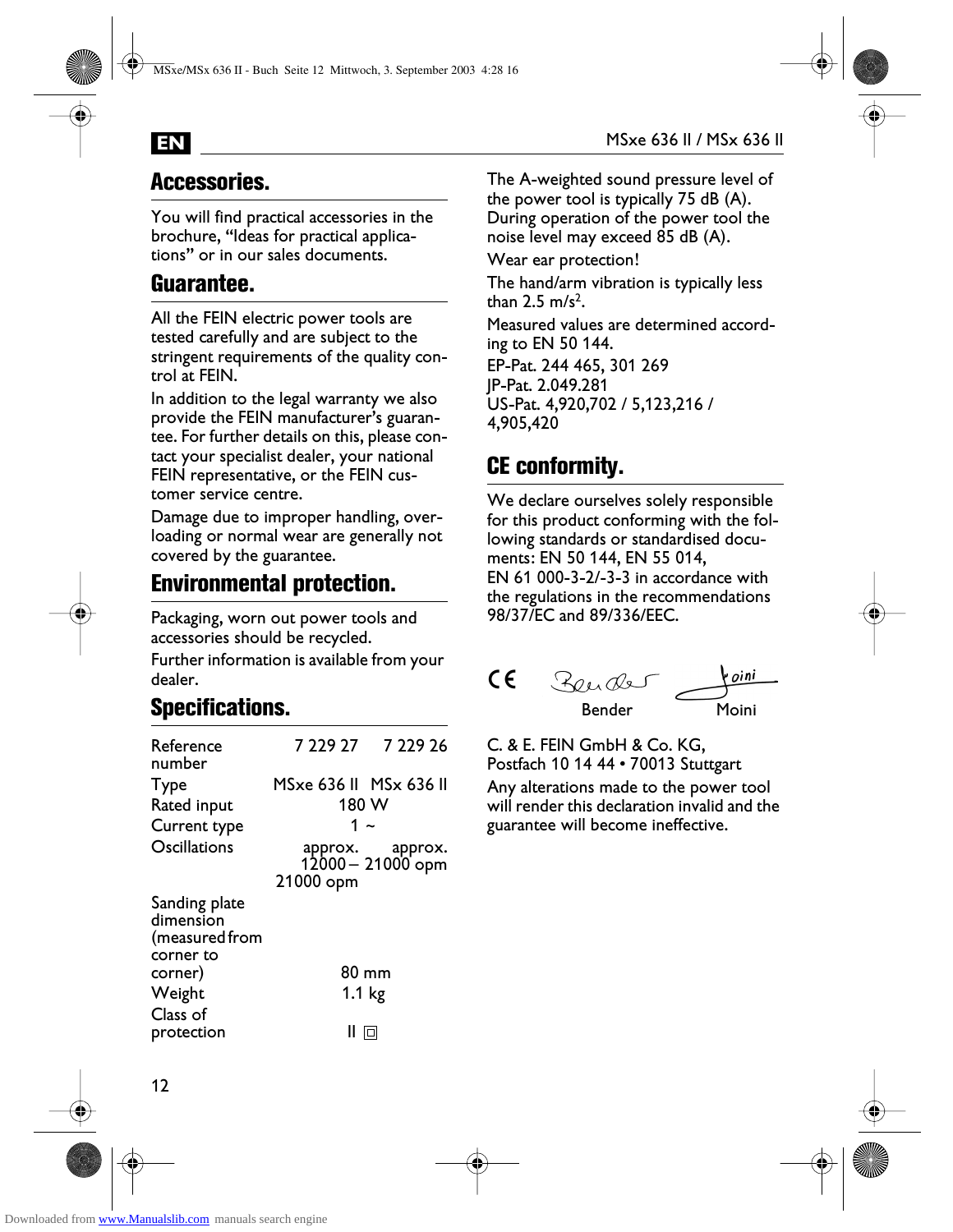| 1     | 2                              | 3                       |  |
|-------|--------------------------------|-------------------------|--|
| 10    | 3 19 01 109 01 8               | 1                       |  |
| 20    | 3 28 16 051 00 1               | 1                       |  |
| 30    | 3 28 05 152 00 9               | 1                       |  |
| 40    | 5 1 272 001 23 0 (MSxe, 230 V) | 1                       |  |
|       | 5 1 272 002 36 9 (MSx, 110 V)  | 1                       |  |
| 50    | 4 30 70 014 00 0               | $\overline{a}$          |  |
| 60    | 3 14 28 114 00 8               | 1                       |  |
| 70    | 3 07 12 087 01 5               | $\overline{\mathbf{c}}$ |  |
| 75    | 3 07 17 193 00 0               | $\overline{\mathbf{c}}$ |  |
| 80    | 3 07 11 129 00 9               | $\overline{\mathbf{c}}$ |  |
| 90    | 4 30 70 015 00 4               | $\overline{\mathbf{c}}$ |  |
| 100   | 3 07 01 060 00 0               | 1                       |  |
| 110   | 3 07 62 198 01 3 (MSxe)        | 1                       |  |
| 115   | 3 14 13 187 00 8               | 1                       |  |
| 120   | 3 07 22 178 01 6               | 1                       |  |
| 125   | 3 07 19 603 01 3 (MSx 636)     | 1                       |  |
| 130   | 3 24 31 026 00 9               | 1                       |  |
| 140   | 4 30 70 001 00 6               | $\mathbf{c}$            |  |
| 150   | 3 24 27 108 00 7 (MSxe 636)    | 1                       |  |
| 155   | 3 24 27 108 01 6 (MSx 636)     | 1                       |  |
| 160   | 4 30 70 036 00 5               | 1                       |  |
| 170   | 4 30 70 016 00 7               | $\overline{a}$          |  |
| 180   | 3 07 07 343 01 7 (110-240 V)   | 1                       |  |
| 181   | 3 07 07 350 01 8 (GB 230 V)    | 1                       |  |
| 182 + | 3 07 28 288 00 4 (GB 110 V)    | 1                       |  |
| 183   | 3 07 07 359 01 7 (AU/NZ)       | 1                       |  |
| 184   | 3 07 07 357 01 5 (CH)          | 1                       |  |
| 190   | 3 14 13 142 00 9               | 1                       |  |
| 250   | 5 3 272 001 23 2 (230 V)       | 1                       |  |
|       | 5 3 272 001 36 8 (110 V)       | 1                       |  |
| 260   | 4 17 01 001 17 2               | 1                       |  |
| 270   | 4 17 01 004 17 7               | 1                       |  |
| 280   | 3 05 08 036 00 2               | 1                       |  |
| 290   | 4 06 12 121 00 3               | 1                       |  |
| 300   | 4 17 01 241 12 6               | 1                       |  |
| 310   | 4 26 16 046 00 3               | 1                       |  |
| 400   | 3 15 08 237 04 7               | 1                       |  |
| 405   | 3 15 08 237 05 3               | 1                       |  |
| 410   | 3 32 18 090 00 8               | 1                       |  |
| 420   | 3 34 06 277 00 1               | 1                       |  |
| 440   | 4 17 01 007 05 0               | 1                       |  |
| 450   | 4 24 46 015 00 0               | 1                       |  |
| 460   | 4 26 35 003 00 4               | 1                       |  |
| 470   | 3 06 06 040 00 1               | 1                       |  |
| 500   | 4 30 70 013 00 2               | 4                       |  |
| 510   | 638 06 129 02 6                | 1                       |  |
| 520   | 4 30 33 087 06 5               | 1                       |  |

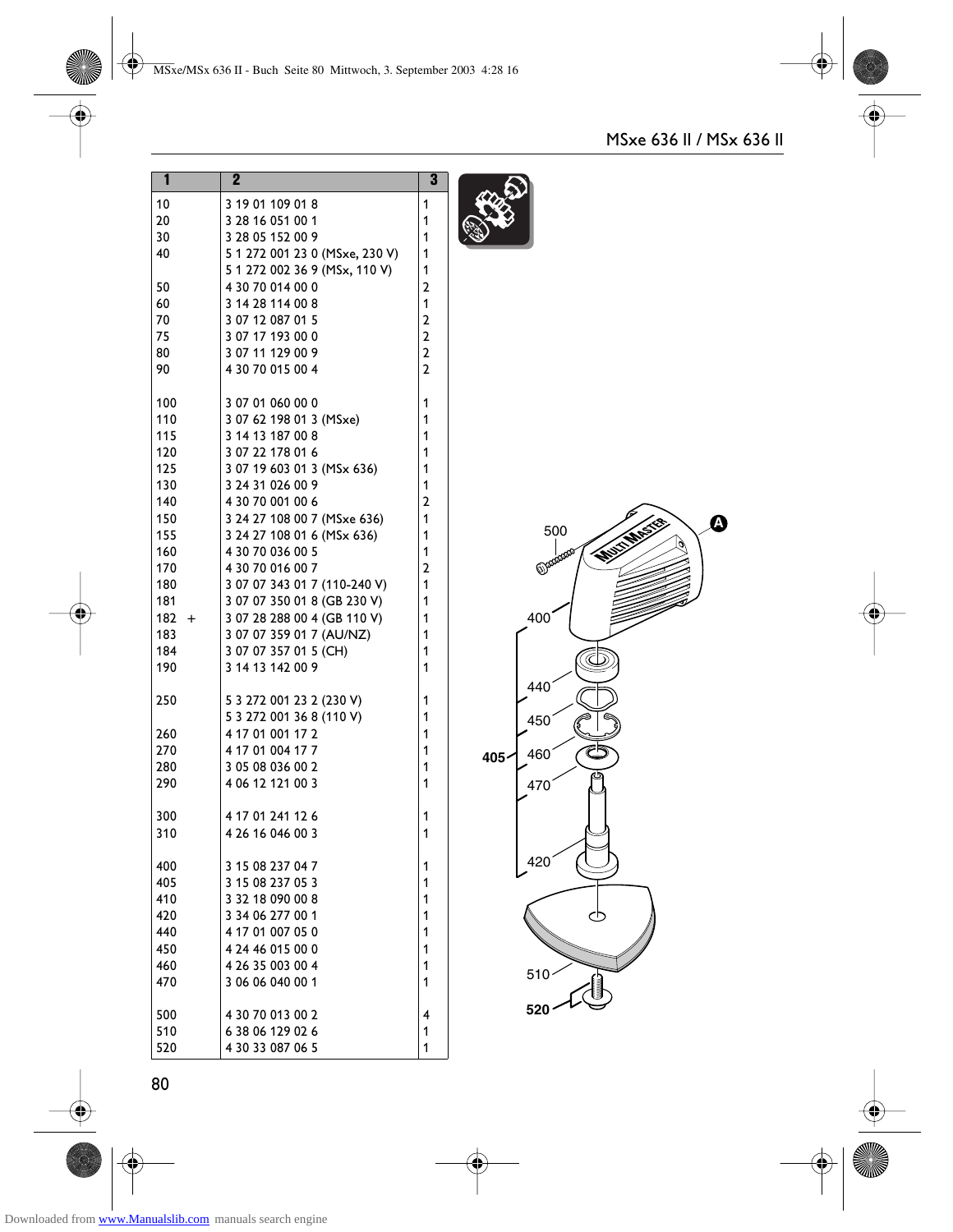

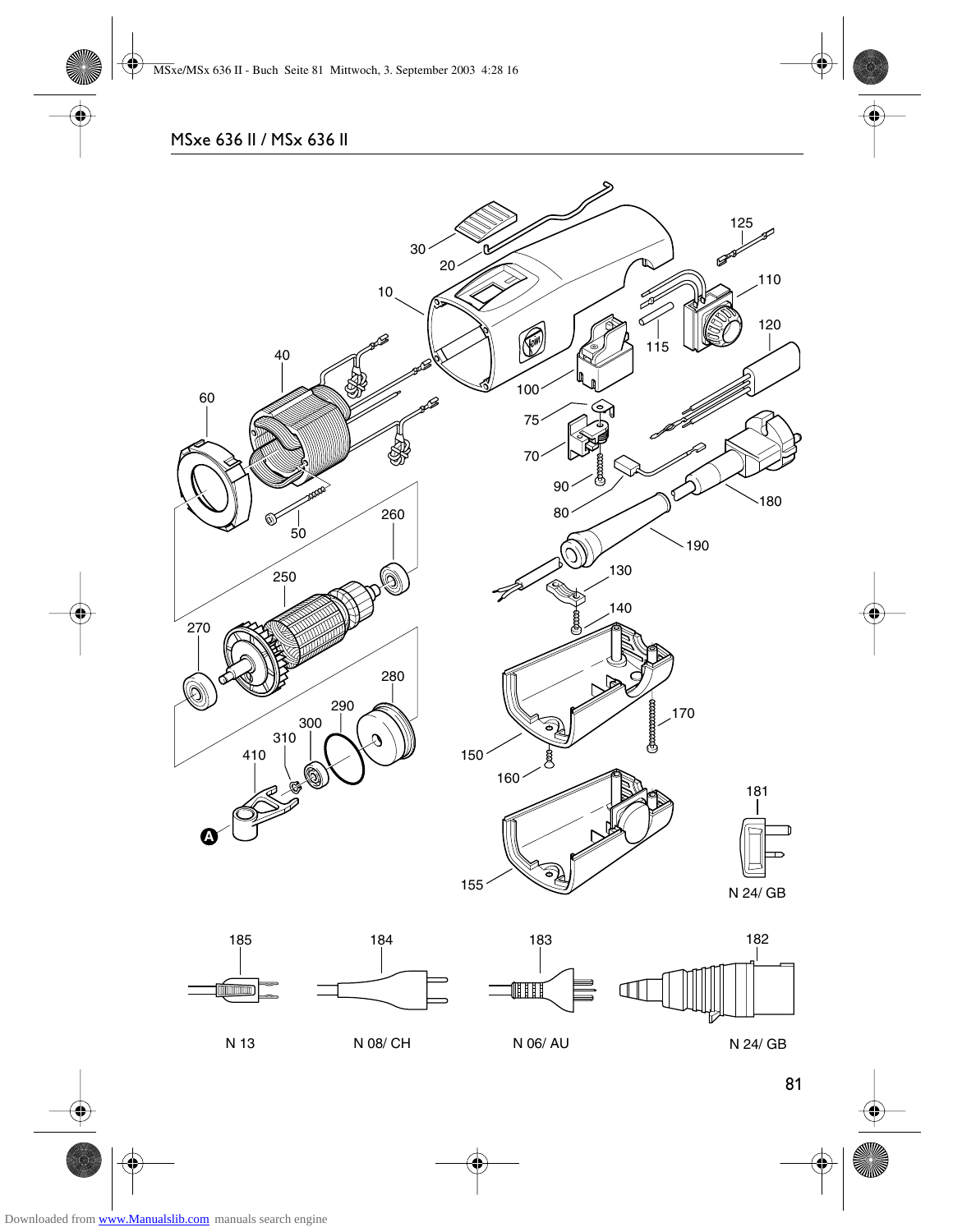